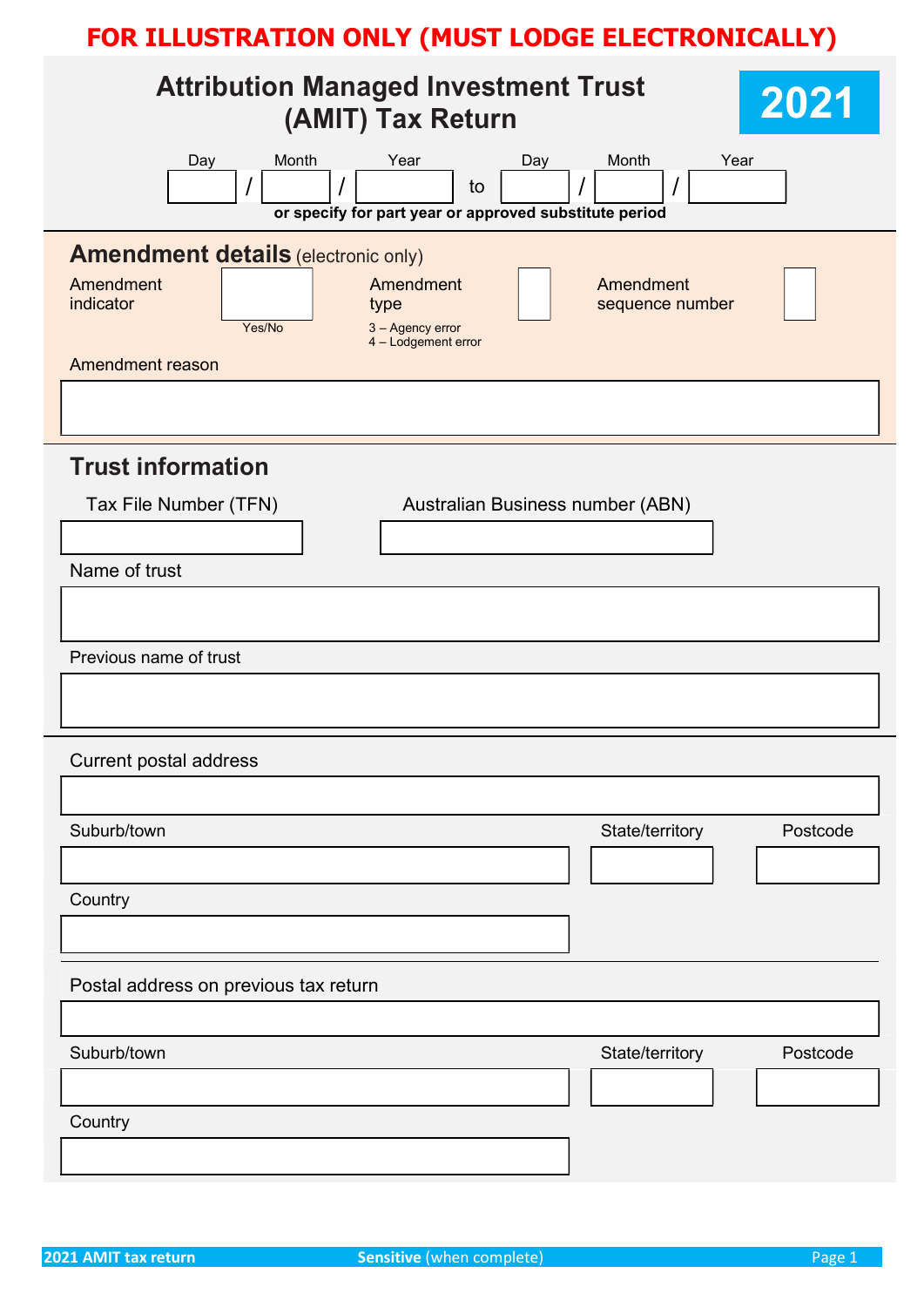### Full name of the trustee to whom notices should be sent

| Individual trustee details                                                                  |              |
|---------------------------------------------------------------------------------------------|--------------|
| Mrs<br><b>Miss</b><br>Other<br>Title:<br>Mr<br>Ms                                           |              |
| Surname or family name                                                                      |              |
|                                                                                             |              |
| First name<br>Other given names                                                             |              |
|                                                                                             |              |
| Non-individual trustee details                                                              |              |
| Non-individual name                                                                         |              |
|                                                                                             |              |
| Daytime contact phone number                                                                |              |
| <b>Trustee ABN</b><br>Area code                                                             | Phone number |
|                                                                                             |              |
| <b>Trustee liability</b>                                                                    |              |
| Trust component deficit of character relating to tax offset                                 | \$           |
| Shortfall in determined member components of character relating to assessable<br>income     | \$           |
| Excess in determined member components of character relating to tax offset                  | \$           |
| Determined Trust Component Amounts that are not reflected in Member Components              | \$           |
| <b>INTERNAL ATO USE ONLY</b>                                                                |              |
| Amounts of under of character relating to assessable income not properly carried<br>forward | \$           |
| Amounts of over of character relating to tax offset not properly carried forward            | Φ            |
| Amounts of non-arm's length income of MIT                                                   | \$           |
| <b>Additional information</b>                                                               |              |
| <b>Final tax return</b><br>Yes<br>No                                                        |              |
| Country by country reporting entity<br>Significant global entity                            |              |
| Industry code<br>Description of main business activity                                      |              |
|                                                                                             |              |
| Credit for interest on early payments - amount of interest                                  | \$           |
| <b>Electronic funds transfer (EFT)</b><br><b>BSB</b> number<br>Account number               |              |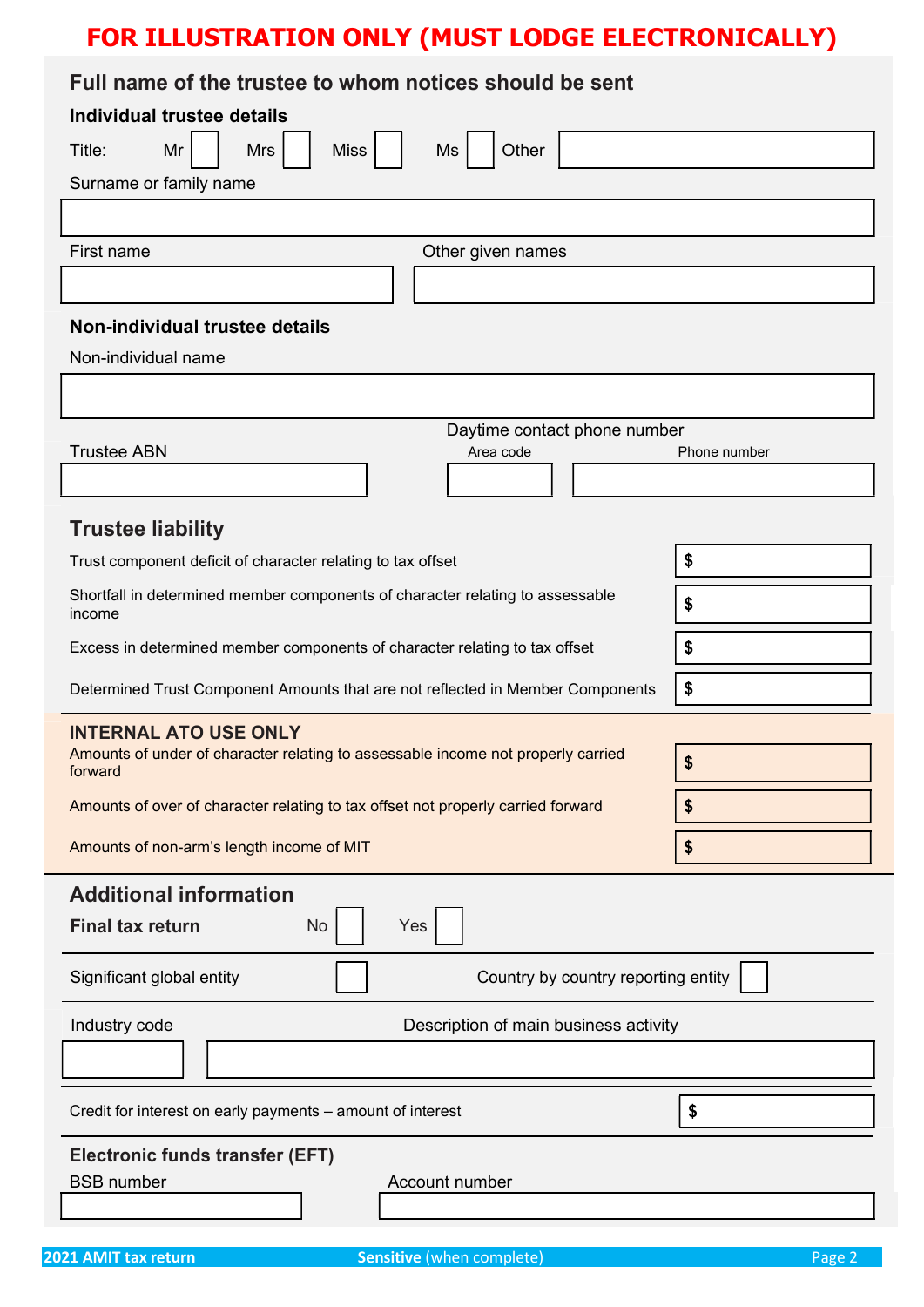Account name

| Overseas transactions/thin capitalisation<br>Was the aggregate amount of your transactions or dealings with international related parties<br>No<br>Yes<br>(including the value of any property/service transferred or the balance of any loans) greater than \$2 million? |
|---------------------------------------------------------------------------------------------------------------------------------------------------------------------------------------------------------------------------------------------------------------------------|
| Did the thin capitalisation provisions affect you?<br>No<br>Yes                                                                                                                                                                                                           |
| \$<br>Interest expenses overseas                                                                                                                                                                                                                                          |
| \$<br>Royalty expenses overseas                                                                                                                                                                                                                                           |
| If you answered Yes to either of the questions above or had overseas interest or royalty expenses, you must lodge<br>an International dealings schedule                                                                                                                   |
| <b>Transaction with specified countries</b><br>Funds or property, whether directly or indirectly, have been sent to, or received from, any of the<br><b>No</b><br>Yes<br>specified countries                                                                              |
| Trustee has the ability or expectation to control, whether directly or indirectly, the disposition of<br>any funds, property, assets or investments located in, or located elsewhere but controlled or<br><b>No</b><br>Yes<br>managed from any of the specified countries |
| <b>Key financial information</b>                                                                                                                                                                                                                                          |
| All current assets                                                                                                                                                                                                                                                        |
| Total assets<br>S.                                                                                                                                                                                                                                                        |
| All current liabilities<br>\$                                                                                                                                                                                                                                             |
| \$<br><b>Total liabilities</b>                                                                                                                                                                                                                                            |
| \$<br>Total accounting profit/(loss) of AMIT                                                                                                                                                                                                                              |
| Select your aggregated turnover range<br>(select range $A$ to $P$ )                                                                                                                                                                                                       |
| Aggregated turnover<br>\$                                                                                                                                                                                                                                                 |
| <b>Separate AMIT treatment</b>                                                                                                                                                                                                                                            |
| Have you chosen to treat separate classes in the trust as a separate AMIT?<br><b>No</b><br>Yes                                                                                                                                                                            |
| If yes, how many separate classes does the trust have?                                                                                                                                                                                                                    |
| If yes, have you transferred assets between classes during this income year?<br>No<br>Yes                                                                                                                                                                                 |
| <b>Capital account election</b>                                                                                                                                                                                                                                           |
| Has the trustee made an election into managed investment trust capital account treatment?<br><b>No</b><br>Yes                                                                                                                                                             |
| <b>Stapled entities</b>                                                                                                                                                                                                                                                   |
| Is the AMIT stapled to another entity?<br><b>No</b><br>Yes                                                                                                                                                                                                                |
| If yes, please provide the ABN for each stapled entity:                                                                                                                                                                                                                   |
| <b>ABN</b>                                                                                                                                                                                                                                                                |
| <b>ABN</b>                                                                                                                                                                                                                                                                |
|                                                                                                                                                                                                                                                                           |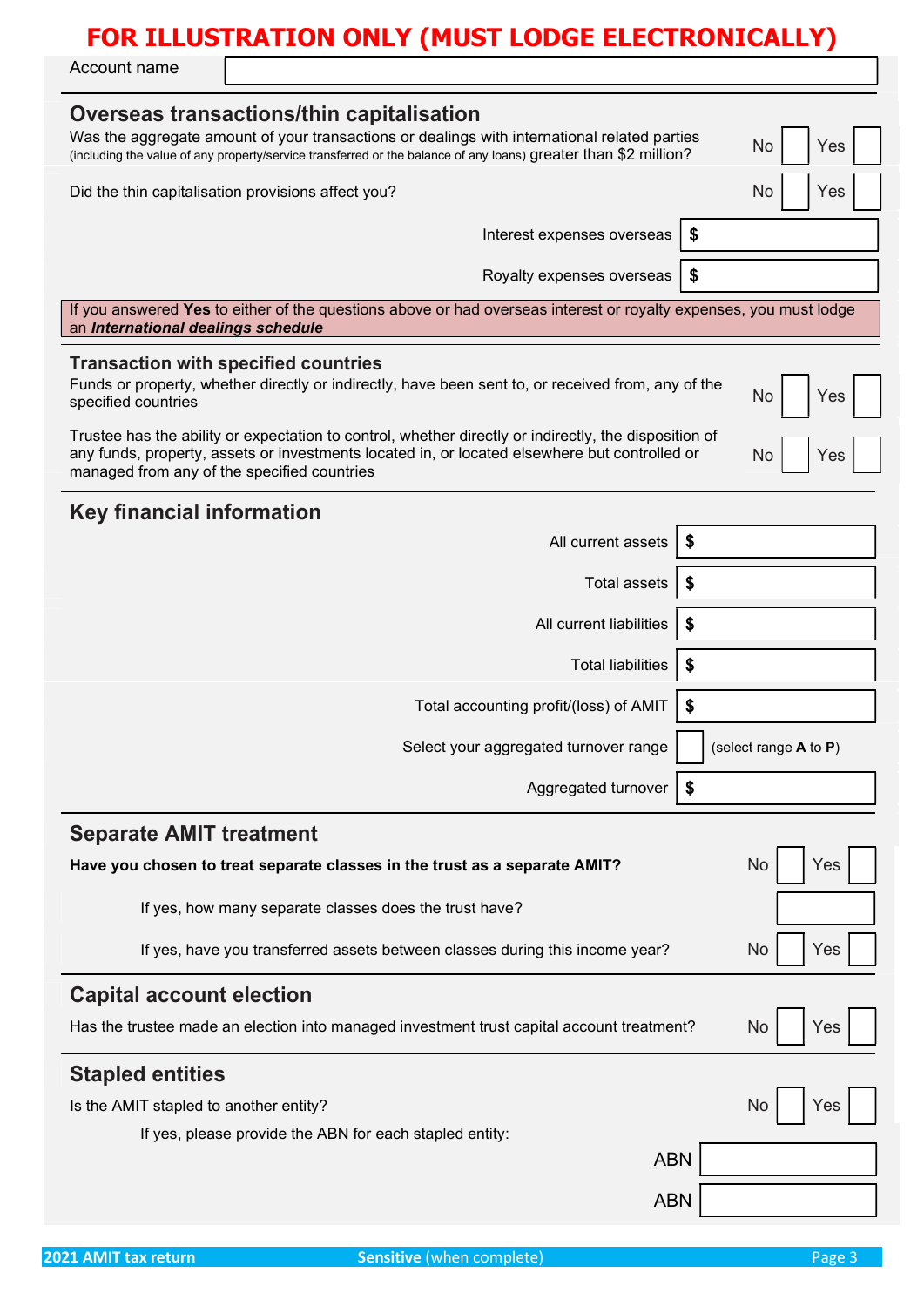|                                               | <b>ABN</b>                                                                                   |                                                            |
|-----------------------------------------------|----------------------------------------------------------------------------------------------|------------------------------------------------------------|
|                                               | <b>ABN</b>                                                                                   |                                                            |
| <b>Capital allowances</b>                     |                                                                                              |                                                            |
| eligible assets?                              | Are you making a choice to opt out of temporary full expensing for some or all of your       | $(A - Some eligible assets;$<br>$B - All$ eligible assets) |
|                                               | Number of assets you are opting out for                                                      |                                                            |
|                                               | Value of assets you are opting out for                                                       |                                                            |
|                                               | Temporary full expensing deductions<br>\$                                                    |                                                            |
|                                               | Number of assets you are claiming for                                                        |                                                            |
| your eligible assets?                         | Are you making a choice to opt out of Backing business investment for some or all of         | $(A - Some eligible assets;$<br>$B - All$ eligible assets) |
|                                               | Number of assets you are opting out for                                                      |                                                            |
|                                               | Value of assets you are opting out for<br>$\boldsymbol{\hat{\ast}}$                          |                                                            |
| year?                                         | Have you self-assessed the effective life of any depreciating assets acquired in the income  | No<br>Yes                                                  |
|                                               | Did you recalculate the effective life for any of your depreciating assets this income year? | <b>No</b><br>Yes                                           |
|                                               | Total depreciation deducted for income year<br>$\boldsymbol{\hat{z}}$                        |                                                            |
|                                               | Total section 40-880 deductions<br>\$                                                        |                                                            |
|                                               | Total Division 43 capital works deductions (special building write-off)<br>\$                |                                                            |
| <b>Withholding obligations</b>                |                                                                                              |                                                            |
|                                               | Total deemed AMIT dividend, interest or royalty (DIR) payments<br>\$                         |                                                            |
|                                               | Total deemed fund payments<br>\$                                                             |                                                            |
|                                               | Debt-like trust instruments (Subdivision 276-J)                                              |                                                            |
|                                               | Total deductions claimed for returns paid<br>\$                                              |                                                            |
| <b>Division 6C amounts</b>                    |                                                                                              |                                                            |
| Main category of eligible investment business |                                                                                              |                                                            |
|                                               |                                                                                              |                                                            |
|                                               | Total amount of eligible investment business income<br>\$                                    |                                                            |
|                                               | Did the AMIT rely on the following during the income year:                                   |                                                            |
|                                               | The rental safe harbour rule in 102MB(2)?                                                    | Yes<br>No                                                  |
|                                               | The 2% non- eligible investment business safe harbour in 102MC?                              | Yes<br>N0                                                  |
|                                               | Did the AMIT rely on the following during the income year:                                   |                                                            |
|                                               | The percentage of income from things other than an eligible investment business              | $\frac{0}{0}$                                              |
| 2021 AMIT tax return                          | <b>Sensitive</b> (when complete)                                                             | Page 4                                                     |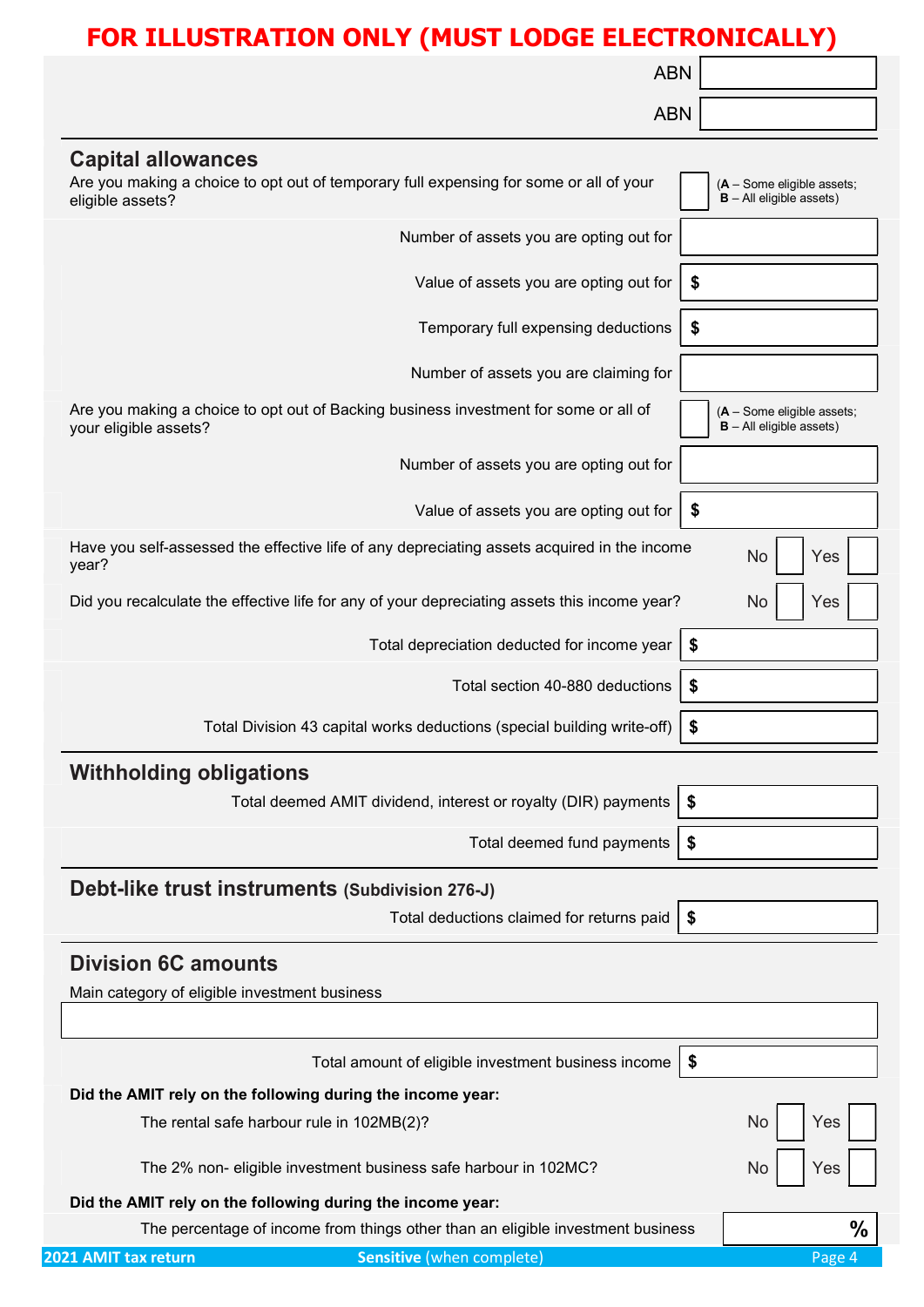0% to 0.5% > 0.5% to 1.0% > 1.0% to 1.5% >1.5% to 2.0%

| <b>Payments from related entities</b>                                       |                          |
|-----------------------------------------------------------------------------|--------------------------|
| Did the AMIT receive payments from related entities during the income year? | No  <br>Yes <sub>1</sub> |
| If Yes, please advise the amount of the payments                            |                          |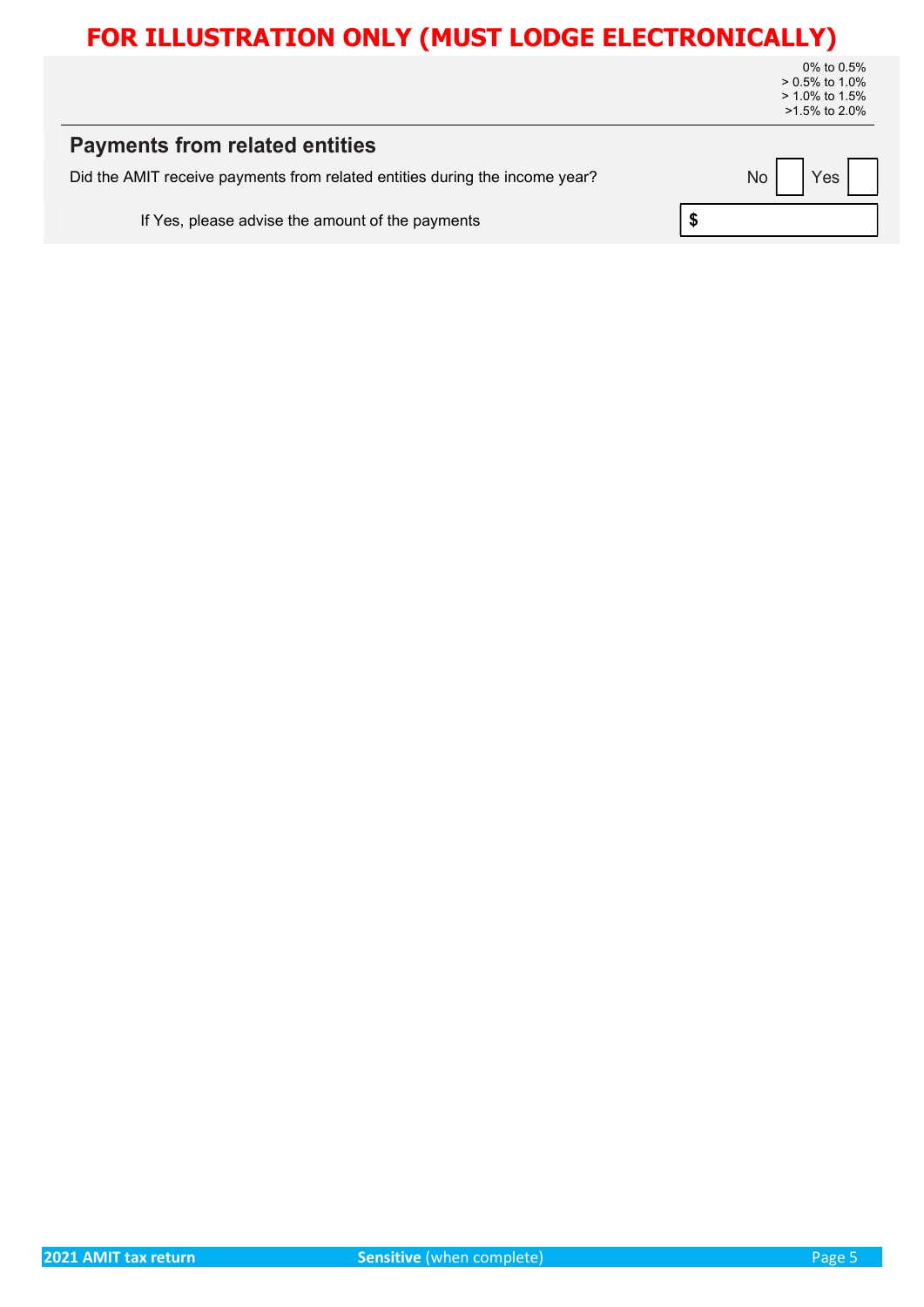### Statement of attribution for non-withholding MITs

| <u>adonioni oi allipalion ioi non milinoianig mito</u><br>Foreign resident member details                             |
|-----------------------------------------------------------------------------------------------------------------------|
|                                                                                                                       |
| Tax File Number (TFN)                                                                                                 |
| <b>Individual details</b><br>Miss <sup>1</sup><br>Other<br>Mr<br>Ms<br>Title:<br><b>Mrs</b><br>Surname or family name |
|                                                                                                                       |
| First name<br>Other given names                                                                                       |
| Day<br>Month<br>Year<br>Date of Birth<br>Individual member residential address                                        |
|                                                                                                                       |
| Suburb/town<br>Postal/Zip code                                                                                        |
| Country                                                                                                               |
|                                                                                                                       |
| <b>Non-individual details</b><br>Non-individual name                                                                  |
|                                                                                                                       |
| Member business address                                                                                               |
|                                                                                                                       |
| Suburb/town<br>Postal/Zip code                                                                                        |
| Country                                                                                                               |
| Trustee assessment details<br>Trustee assessment code                                                                 |
| Taxable Determined Member Component   \$                                                                              |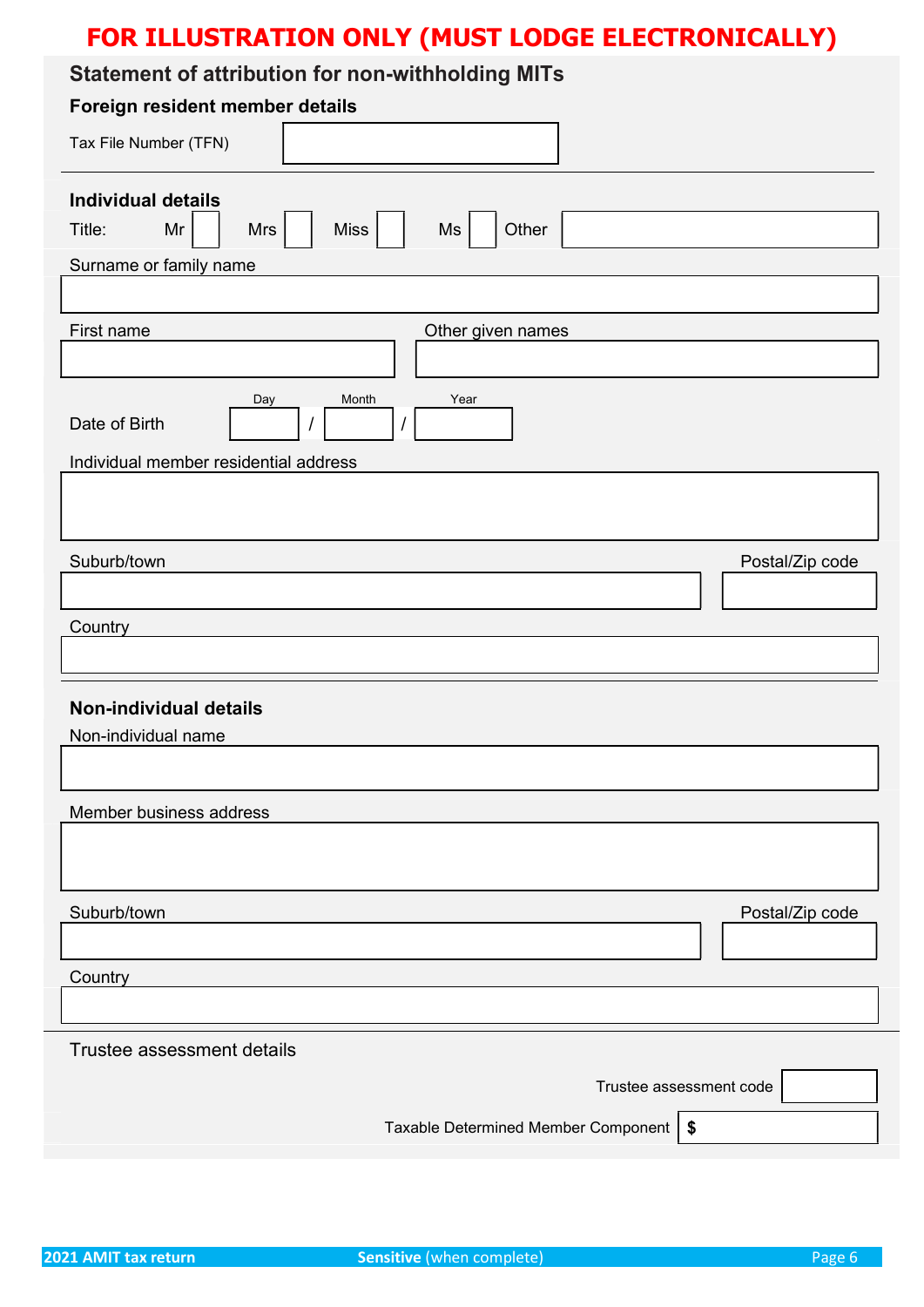### DECLARATIONS

### Taxpayer's declaration

#### Important

Before making this declaration check to ensure that all income has been disclosed and the tax return, all attached schedules and any additional documents are true and correct in every detail. If you are in doubt about any aspect of the tax return, place all the facts before the ATO. The income tax law imposes heavy penalties for false or misleading statements in tax returns.

#### This declaration must be signed by a trustee or public officer.

#### **Privacy**

The ATO is authorised by the Taxation Administration Act 1953 to request the provision of tax file numbers (TFNs). If you do not provide a TFN, it could increase the chance of delay or error in each beneficiary's assessment. Taxation law authorises the ATO to collect information including personal information about the person authorised to sign the declaration.

For information about your privacy go to ato.gov.au/privacy

#### DECLARATION:

I declare that the information on this tax return, including any attached schedules and additional documentation is true and correct.

#### Taxpayer's signature

| [electronic signature accepted] |              |                     |
|---------------------------------|--------------|---------------------|
| Date                            | Month<br>Day | Year                |
| Declarer position               |              | Declarer identifier |
| Contact name                    |              | Telephone number    |

### Tax Agent's declaration

I declare that this tax return has been prepared in accordance with information supplied by the taxpayer, that the taxpayer has given me a declaration stating that the information provided to me is true and correct and that the taxpayer has authorised me to lodge the tax return.

#### Taxpayer's signature

| [electronic signature accepted] |                                                     |  |
|---------------------------------|-----------------------------------------------------|--|
| Client reference                |                                                     |  |
| Date                            | Month<br>Day<br>Year                                |  |
| Contact name                    |                                                     |  |
|                                 |                                                     |  |
|                                 | Agent's contact phone number                        |  |
| Agent's reference               | Area code<br>Phone number                           |  |
|                                 | Hours taken to prepare and complete this tax return |  |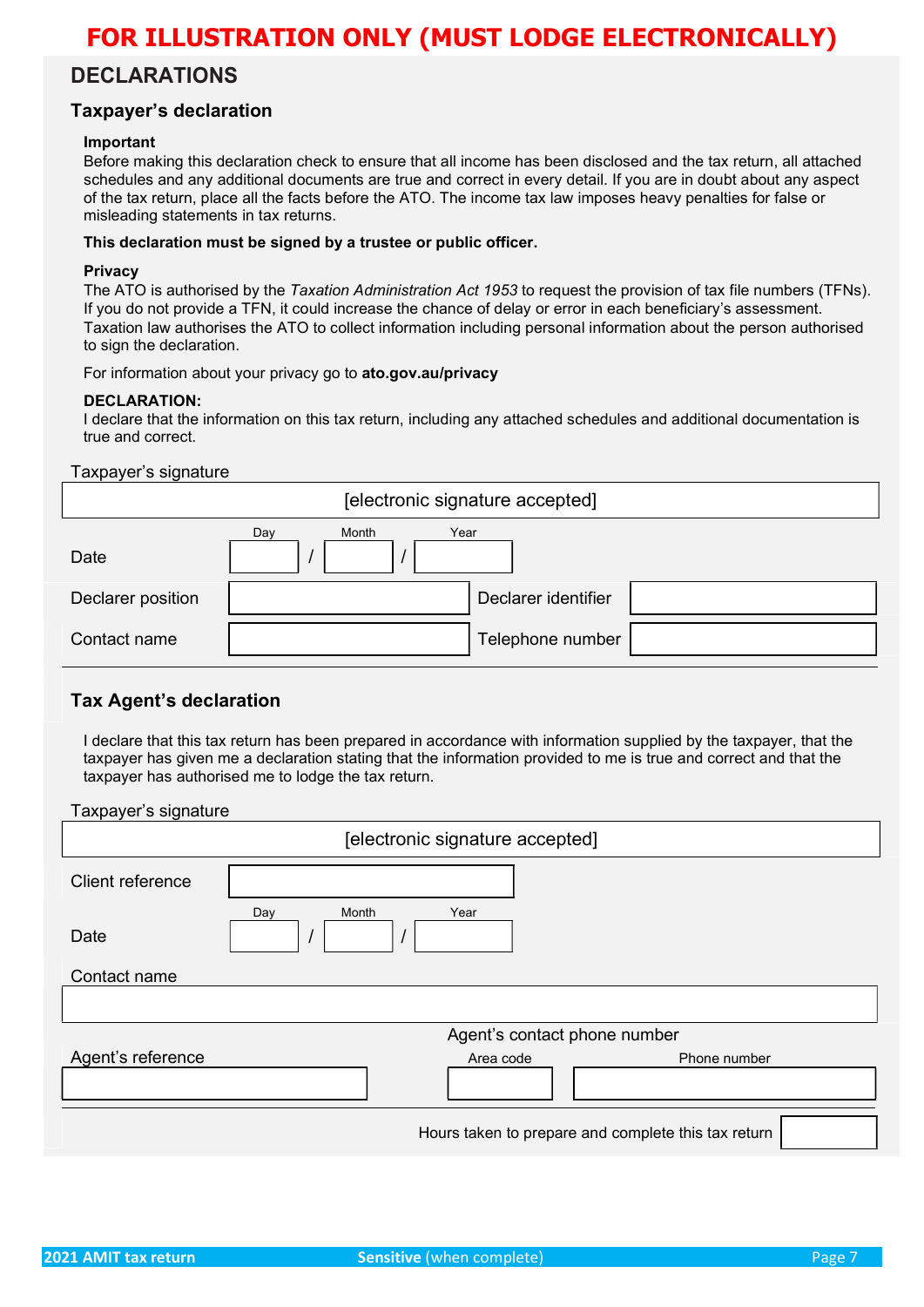## Attribution Managed Investment Trust (AMIT) Tax Schedule

| Month<br>Year<br>Month<br>Day<br>Day<br>to<br>or specify for part year or approved substitute period | Year      |  |
|------------------------------------------------------------------------------------------------------|-----------|--|
| <b>Trust information</b>                                                                             |           |  |
| Tax File Number (TFN)<br>Australian Business number (ABN)                                            |           |  |
| Name of trust                                                                                        |           |  |
|                                                                                                      |           |  |
| <b>Name of AMIT class</b>                                                                            |           |  |
|                                                                                                      |           |  |
| Is this the final schedule for this class (where the schedule relates to a separate class)?          | No<br>Yes |  |
| Number of members in the AMIT class at the end of the income year                                    |           |  |
| Assessable income                                                                                    |           |  |
| Income - other than capital gains                                                                    |           |  |
| Assessable income                                                                                    | \$        |  |
| Direct deductions                                                                                    | \$        |  |
| Other deductions                                                                                     | \$        |  |
| Non-Concessional MIT Income (NCMI)                                                                   | \$        |  |
| <b>Excluded from NCMI</b>                                                                            | \$        |  |
| Trust components                                                                                     | \$        |  |
| <b>Total unders</b>                                                                                  | \$        |  |
| Total overs                                                                                          | \$        |  |
| Determined trust components                                                                          | \$        |  |
| \$<br>Carry-forward trust component deficits                                                         |           |  |
| Assessable income                                                                                    |           |  |
| Income -capital gains                                                                                |           |  |
| Net capital gain                                                                                     | \$        |  |
| Direct deductions                                                                                    | \$        |  |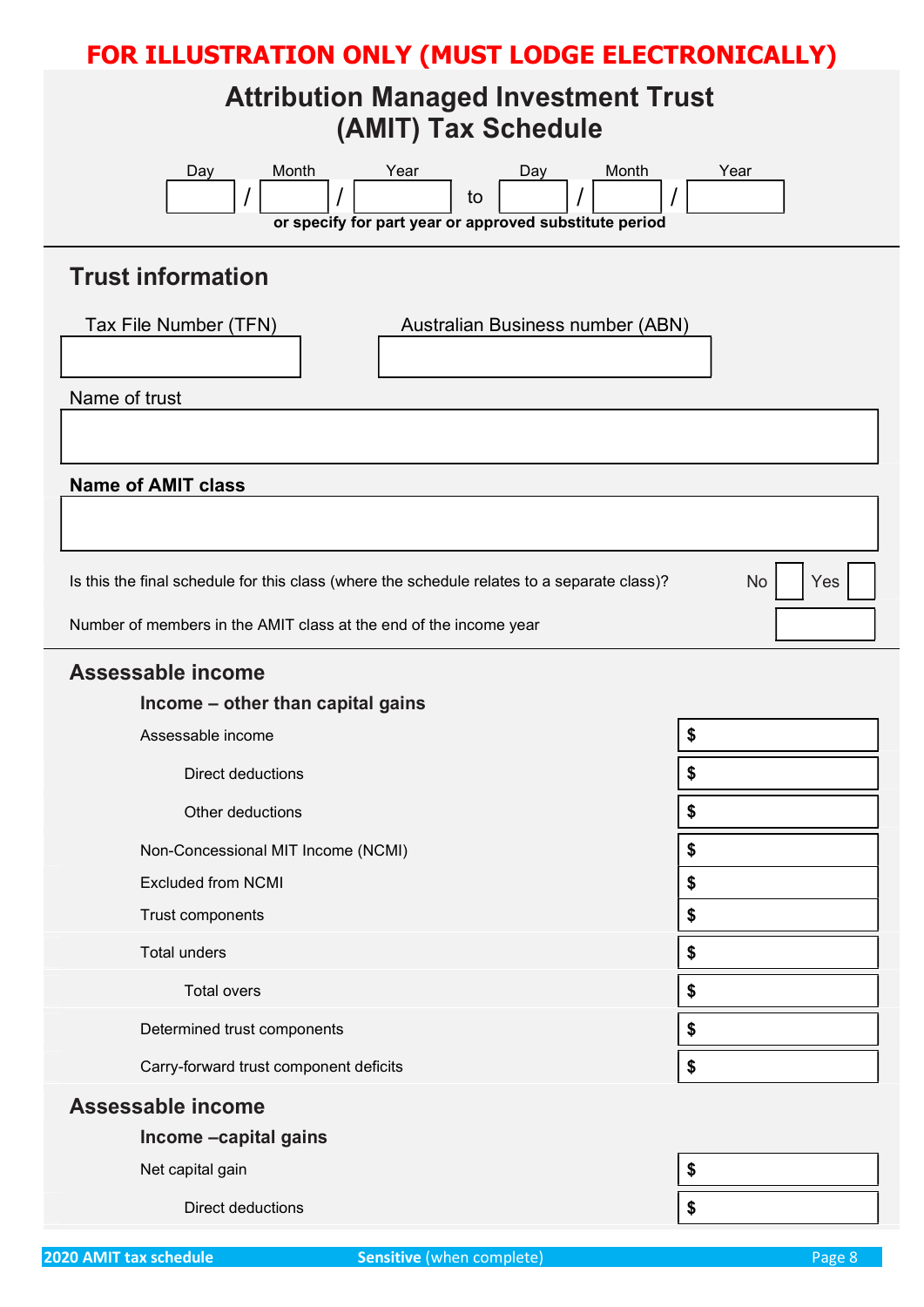| FOR ILLUSTRATION ONLY (MUST LODGE ELECTRONICALLY) |                          |    |
|---------------------------------------------------|--------------------------|----|
| Other deductions                                  |                          | \$ |
| Non-Concessional MIT Income (NCMI)                |                          | \$ |
| <b>Excluded from NCMI</b>                         |                          | \$ |
| Trust components                                  |                          | \$ |
| <b>Total unders</b>                               |                          | \$ |
| <b>Total overs</b>                                |                          | \$ |
| Determined trust components                       |                          | \$ |
| Carry-forward trust component deficits            |                          | \$ |
| Total assessable income                           |                          | \$ |
| <b>Total deductions</b>                           |                          | \$ |
| <b>Other Deductions</b>                           |                          | \$ |
| <b>Exempt income</b>                              |                          |    |
| Determined trust components                       |                          | \$ |
| Non-assessable non-exempt income (NANE)           |                          |    |
| Determined trust components                       |                          | \$ |
| <b>Tax offsets</b>                                |                          |    |
| Trust components                                  |                          | \$ |
| <b>Total unders</b>                               |                          | P  |
| <b>Total overs</b>                                |                          | \$ |
| Determined trust components                       |                          | \$ |
| Trust component deficits                          |                          | \$ |
| <b>Key financial information</b>                  |                          |    |
|                                                   | Total assets             | \$ |
|                                                   | <b>Total liabilities</b> | \$ |
|                                                   | Debt deductions          | \$ |
| <b>Tax losses information</b>                     |                          |    |

| Balance of tax losses brought forward from prior income years      |  |
|--------------------------------------------------------------------|--|
| Uplift of tax losses of designated infrastructure project entities |  |
| Net forgiven amount of debt                                        |  |
| Tax losses incurred (if any) during the current year               |  |